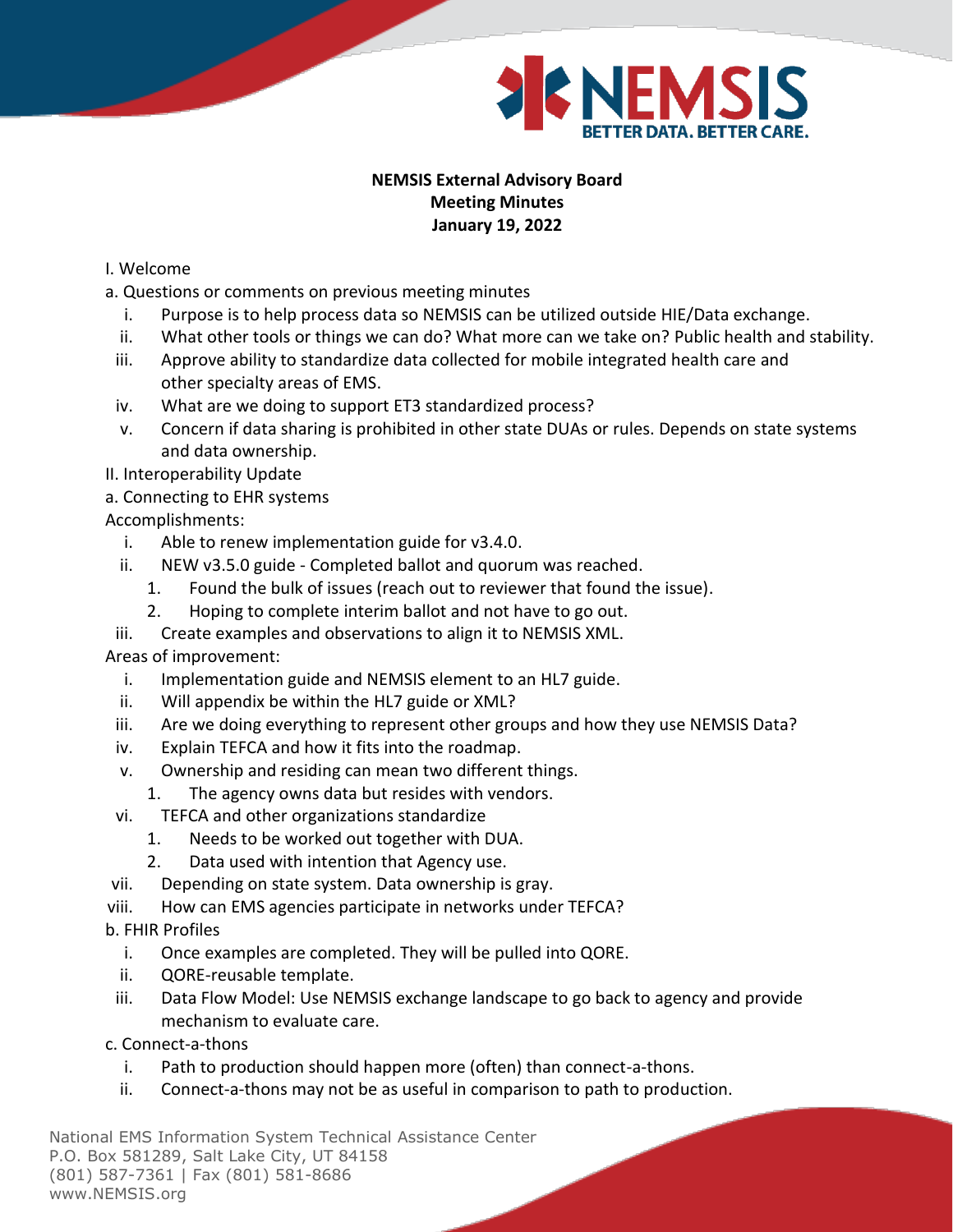

- 1. If it doesn't pass in connect-a-thons repeat the cycle.
- iii. Without standards it's difficult to achieve interoperability.
- III. EHR eOutcomes Template
- a. Timeline
	- i. eOutcomes group: created 5 use cases
	- ii. Complicated part in the process: patient matching. Especially with John Does.
		- 1. HIE can assist patient matching.
	- iii. Medical record number and encounter number are collected. Vendor and EMS have solved patient matching.
- iv. QORE profile supports both and can query hospital.
- IV. ET3: questions or reported barriers

## Concerns:

- i. Participants didn't realize how much additional work needs to be completed.
- ii. Agencies don't have the bandwidth to participate.
- iii. Will NEMSIS send out a survey monkey?
	- 1. Ask: Why have you stopped sending data? (agency)
- V. Discussion on data standard for CP/MIH
	- i. What more should we be doing in this space?
	- ii. It 'kind of works' with small tweaks
- iii. Dataset will be needed in the future
- iv. NEMSIS should develop data standard. NOT two different agencies to input data

Case Definitions:

- a. Multiple entities are reporting various interpretations on case definitions.
- b. Different definitions are being reported and are not reporting the same value.
- c. Is this causing concern? Should we standardize reporting case documents?
- d. How do we support "standardized reporting"? Do we need additional "case definitions"?
- e. A group of vendors are creating a criterion to standardize case definitions.
	- i. Image Trend and ESO
- f. National metrics vs. case definitions (use of language, wording).
- g. Case definitions are more foundational than metrics.
- h. NEMSQA should use case definitions (selection of records) and National metrics.

VI. Action Items

i.NEMSIS is not very critical care friendly, vendor must create supplemental forms and custom data elements for critical care transports – discuss this issue.

- ii.Interest in understanding other use cases/case definitions, getting vendors and states together in the cross section of what's missing and needs to be reported?
- iii.Cross gap analysis to hospital vs eReporting.
- iv.Identify what other projects have been completed in HL7 & IHE cross gap.

v.Use cases that aren't ER/ED related, specific only to EMS.

- VII. Next Meeting
	- a. TBD

National EMS Information System Technical Assistance Center P.O. Box 581289, Salt Lake City, UT 84158 (801) 587-7361 | Fax (801) 581-8686 www.NEMSIS.org